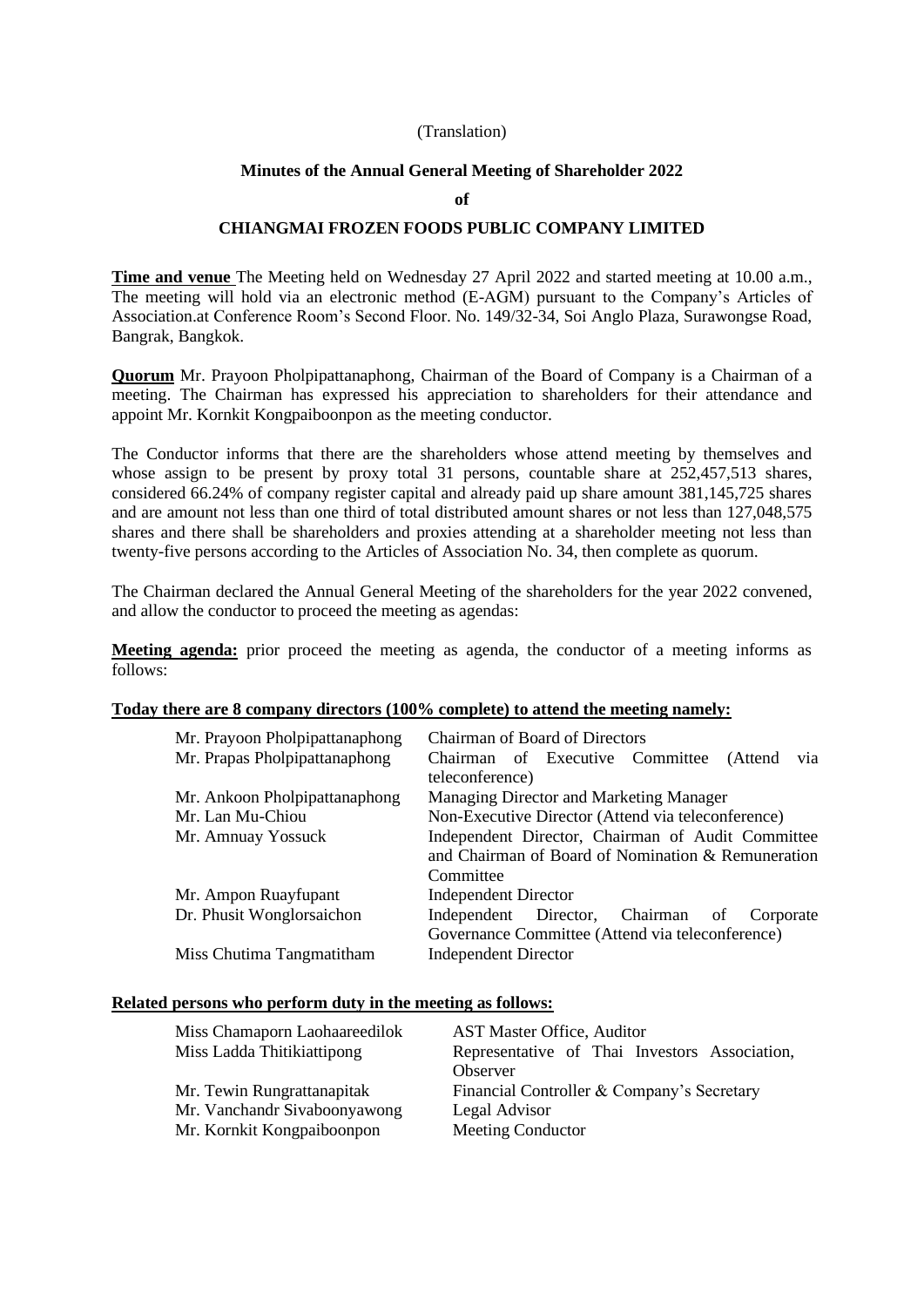**Casting and counting a vote:** After registered for a meeting will be held via an electronic method (E-AGM) pursuant to the Company's Articles of Association. There shall be 3 spaces for casting a vote in each agenda that are: agree, not agree, and abstain from voting. The meeting shall cast a vote one agenda at a time by not having alternated agenda of a meeting. In the part of agenda of casting a vote for electing directors, the company opens an opportunity to the shareholders to cast a vote for electing directors individually.

Program E-Shareholder Meeting system are used in this meeting to help in registration and voting. Voting result in each agenda shall appear in monitor to allow the shareholders and proxy to learn of voting result. If the shareholders and proxy see that voting result is not correct, they can check at once. The company herewith has invited Miss Chamaporn Rodloytuk, Auditor to represent and join the vote counting process in the meeting.

**Resolution:** One share has one vote. To resolve in agenda no. 1, 3, 4, 5 and 7, let regard the maximum vote of attended shareholders and have a right to vote. If equal vote, vote of the chairman in the meeting will be arbitrated. Agenda 2, the acknowledgement for the Company's operation, there will be no voting process. Agenda 6, approval remuneration for director and Audit Committee, let regard the vote not less than two third of total vote of shareholders which attend meeting and have a right to vote. Agenda 8, Other matter (If any)

## **Agenda 1 To Consider and Approve the Minutes of the Annual General Meeting of Shareholder 2021**

The Chairman requests the meeting to consider report of Ordinary Shareholder Meeting for Annual 2021 which held on 28 April 2021 as already sent copy to shareholders and requests the meeting to resolve.

# **Resolution**

The Meeting has considered and no inquiry from any shareholder or ask for amending report of Ordinary Shareholder Meeting for Annual 2021 and resolved in an unanimously to certify report of Ordinary Shareholder Meeting for Annual 2021 with following votes:

This agenda, there are the shareholders and proxy total 31 persons, countable share at 252,457,513 shares

| Approved        | 252,457,513 Votes Consider 100.00 |         |      | $\%$ |
|-----------------|-----------------------------------|---------|------|------|
| Disapproved     |                                   | - Votes | 0.00 | $\%$ |
| Abstained       | -                                 |         |      |      |
| Invalid Ballots | -                                 |         |      |      |

### **Agenda 2 Acknowledgement report the company operation result in the year 2021**

Mr. Ankoon Pholpipattanaphong, Managing Director, informs an operation result of the company and subsidiary in the year 2021 as follows:

### **The Economic of trading partner's country**

The overall of global economy in the year 2021 continuously affected by COVID-19 since 2020. Despite the relaxation of COVID-19 preventive policy and the increasing rate of vaccination, which ease the economic problem and the business activities has resume, many countries still negatively affected.

Japan, as the main market for the Company, has affected and suffer from COVID-19 as the Olympic 2020 has been postponed and commenced last year but under the restrictions as COVID-19 prevention policy which led to less consumption than expected. Government has request businesses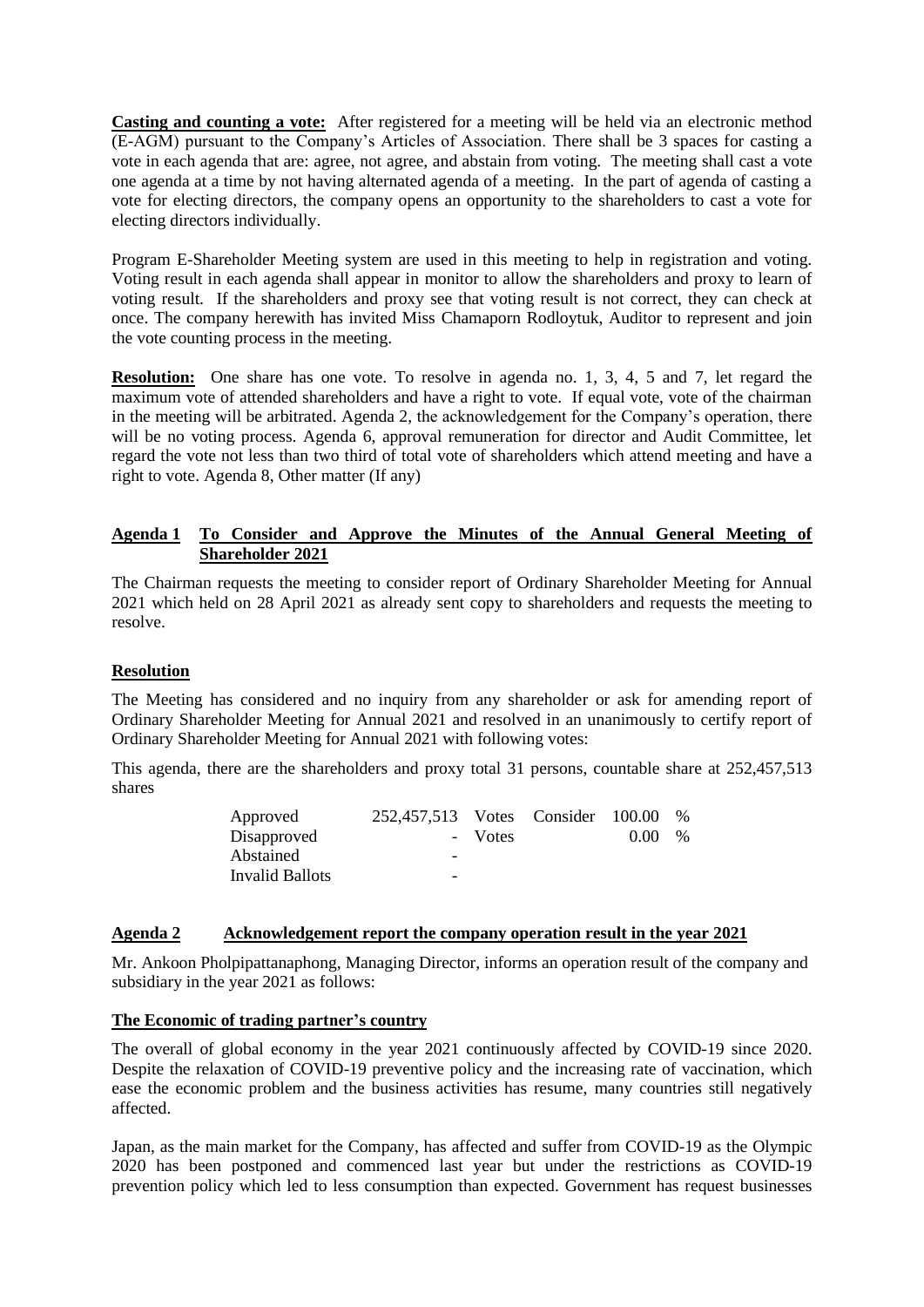"Work from home" basis, temporary closing the school, request restaurant and shops to close early or even temporary closed down, in attempted to minimize the activities and contain the COVID-19 spread. These caused the economic slowdown as well as household consumption.

The market for frozen vegetables imported from Europe which tax exempted and the relief of import tax from USA's produced has stir the competition in Japan, However, as sea freight has sharply increased due to the container shortage situation in USA, the situation has favored the export of Thailand's frozen products.

## **The exchange rate fluctuation**

Sales revenue of the Company majorly recognized as USD. In 2021, Since the spread of COVID-19, THB has depreciated comparing to USD for 2.20%. The depreciation of THB against USD has favored higher revenue, although the using of financial instrument to hedge the exchange rate has caused loss on exchange.

## **Weather Condition**

Weather condition considered important factor to the agriculture. The company has put an effort to diversifies the risk from the uncertainty of weather condition including the management of plantation into several crops to increase the flexibility to adjust raw material volume. In 2021, The season considered normal with no severe draught which could affected to the harvest yield. However, the some agricultural produced has increased its price due to increasing demand.

The COVID-19 prevention measure has drove the expenses as there are infected employee found in the factory despite the most careful preventive measure. However, the company has promptly controlled the situation and continuously operated under the Bubble and Seal process advised by the Ministry of Public Health.

### **The Difficulties for Marketing Activities**

As the spread of COVID-19 still active, the marketing activities in 2021 has been limited from the cancellation of food exhibitions across the world. The company has introduced new product under the new business strategy to add retail products under own brands such as Edamame Spread with white chocolate flavor "Benas" and freeze-dried sweet corn coated with white chocolate and caramel "Cornista". The introduction of these 2 products has found difficulties in marketing promotion as the food exhibition has been cancelled.

### **Solar Roof Investment**

The Company has finished installed Solar Rooftop on 3 buildings of the factory which already informed in AGM 2021. The Company has benefit from saving electricity usage of 3,445 Mw, considered 11.63 million Baht, also reduced the release of Green House Gasses of 1,638,716.33 Kilo Carbon dioxide.

### **The additional investment in Sino-Thai Freeze and Dry Co., Ltd (STFD)**

The Board of Directors Meeting of Chiangmai Frozen Foods Public Company Limited (the "Company" or "CM") No. 2/2021 has approved the Company to make additional investment in Sino-Thai Freeze & Dry Company Limited ("STFD"), a manufacturer, distributor, and exporter of fresh fruits, frozen fruits, and freeze-dried fruits and foods, which is the company that CM currently holds 15 percent of total issued and paid-up shares. CM will make additional investment in STFD for the amount 120.20 Million Baht. the Company will hold a total of 68.7 percent of shares in STFD after new share issuances for purpose of fund raising and capital restructuring.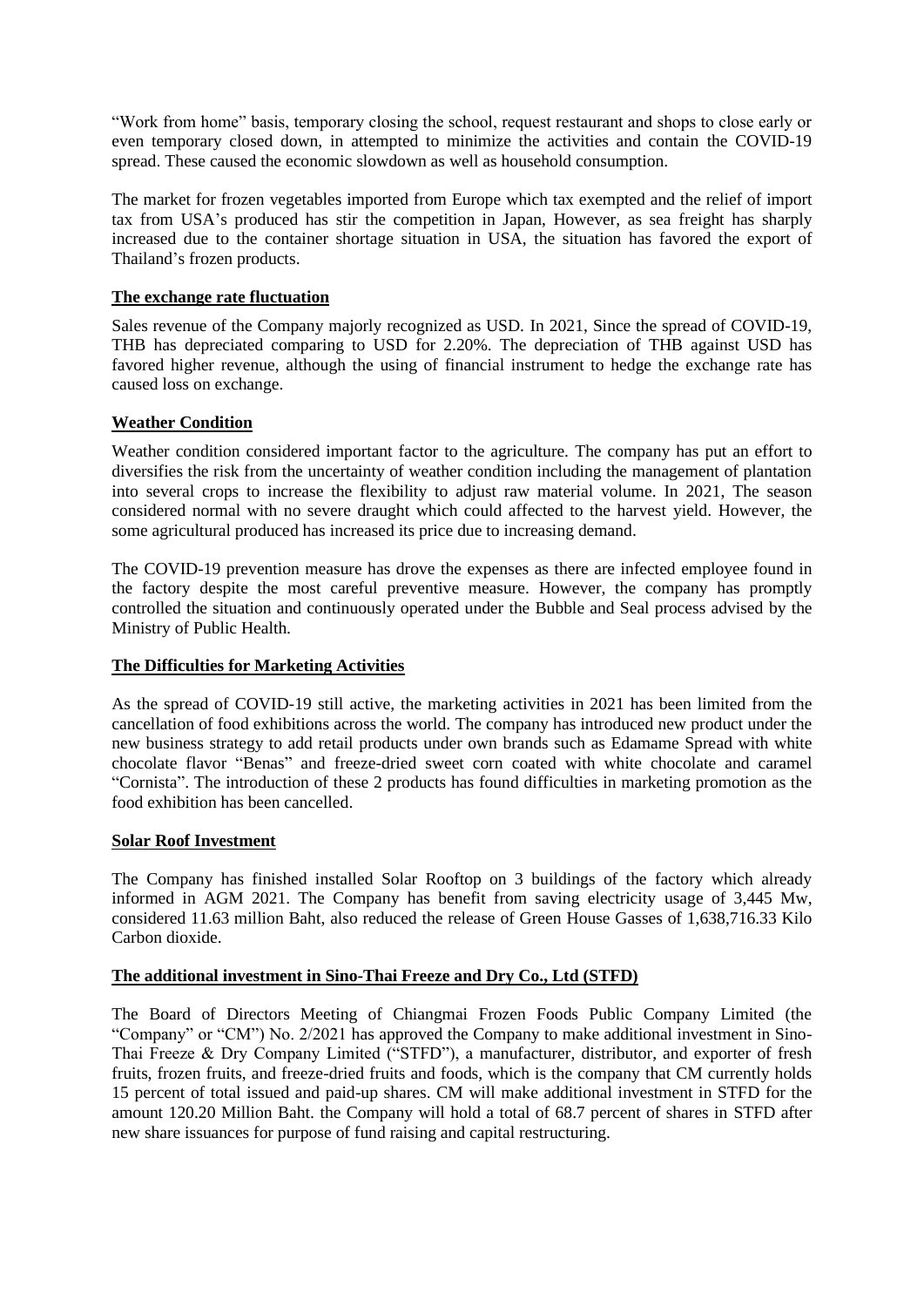### **The Cancellation of Investment in Myanmar**

According to the Board of Director's meeting No. 4/2014 held on 14th August 2014 has resolved initiate the investment in Myanmar by incorporate the subsidiary and expand the frozen vegetables business purposely to export. The initial investment expected approximately 80 Million Baht budgeted for the either acquisition of land or the rights on the land area of 50-100 Acres. Further, On 25th March 2016, The Board of Directors' Meeting No. 2/2016 has considered and approved the investment project for the construction of frozen vegetables plant in Myanmar. The total project investment approximately 700 Million Baht. The Company shall establish a subsidiary and hold at least 60% but not exceed 90%. There is an opportunity to have person or juristic person incorporated in Thailand, Myanmar, or any specific country, investing in the mentioned subsidiary as partner shareholder. The determination of shareholder proportion shall abide by the Myanmar investment law and regulations. In addition, the Board of Director's meeting resolved to approve the engaging in land lease deposit agreement to the lessor in Myanmar purposely for the construction of frozen vegetables plant. In this regard, the Company shall arrange deposit at 50% of total lease fee. After the Company has completed the incorporation of subsidiary in Myanmar, the lessor shall engage the lease agreement with the subsidiary. However, the subsidiary has not been established. The Company has submitted the letters to lessor purposely to extend the period to engage in lease agreement which permitted by lessor. The Board of Directors has closely monitored the political unrest situation in Myanmar and carefully considered the current situation and resolve to cancel the investment project as there are uncertainties and possibilities of significant changes in laws or regulations that would affect the return of investment and the operation of the business. The Company has deposit of 50% of total lease value considered 715,950 USD. Further, the company has agreed to pay the compensation to reserve the right for land leasing at 30,000 Baht per month, in quarterly payable. The Company has paid the monthly amount since January 2020 until December 2021. The company considered the net realizable value of the remaining refundable deposit by assessed the political and economic situation in Myanmar and determined the debtor's ability to repay, which cannot be consider in present because of the clarity of current financial information. The management of Group considered the situation as an indication that may be impaired. The company considers setting an allowance for expected credit loss of refundable deposit receivable amounted of Baht 25,358,949 for the financial report of 2021.

# **Operating Performance**

The Company has total revenue in 2021 of 1,056 million Baht comparing to 1,097 million Baht stated in financial statement of 2020, with net loss of 80.88 million Baht comparing to net profit of 1 million Baht in previous year. This is due to the recognized of loss from proportion invested in subsidiary, the impairment of investment in Myanmar, the increasing cost from COVID-19 prevention measures, and the penalty charge from revenue department from the tax benefit previously claim for the assets that is not subject to grant the benefits.

The export proportion to non-Japan has been change from 5% to 3% due to the change of distribution channel by cancelling the trader and directly sold to end customer in US market.

| <b>Items</b>               | <b>Financial Statement</b> | Units                 |
|----------------------------|----------------------------|-----------------------|
| <b>Total Assets</b>        | 1,664,832,974              | Baht                  |
| <b>Total Liabilities</b>   | 346,000,894                | Baht                  |
| Total Shareholders' Equity | 1,318,832,080              | Baht                  |
| Debt to Equity Ratio       | 0.11                       | Time                  |
| <b>Revenue from Sales</b>  | 1,055,588,761              | Baht                  |
| Profit (Loss) for the year | (80, 884, 380)             | Baht                  |
| Net profit (Loss) margin   | (7.66)                     | $\%$                  |
| Earnings (Loss) per share  | (0.173)                    | <b>Baht per Share</b> |

The summary of financial statements for the year 2021 is as follows;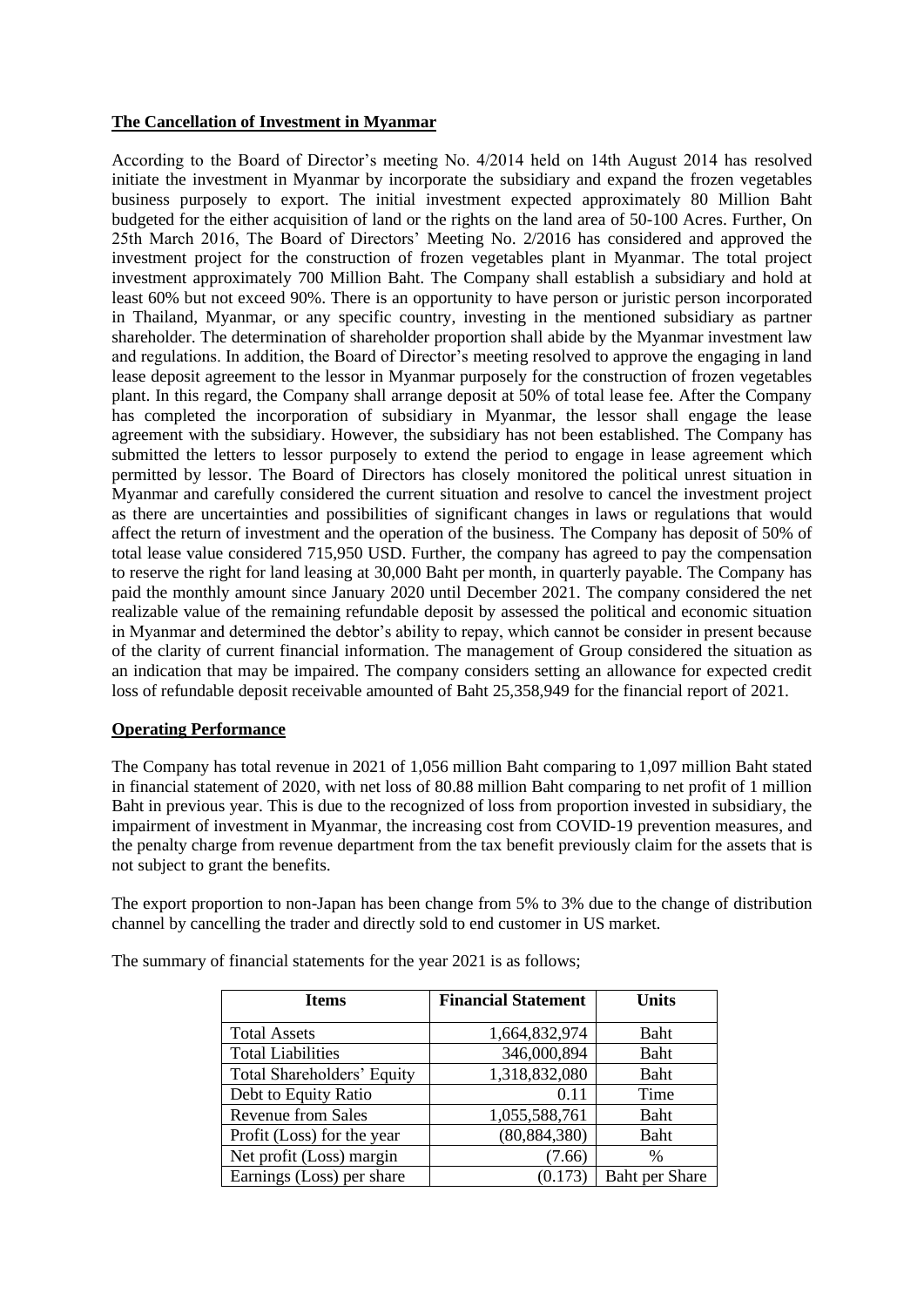## **The Investment in Solar Roof Project**

The Company invest in Solar Roof Electricity generator which the installation has completed on January 2021. The befit expected in this project are the cost management in storage, BOI privilege for energy saving project, the using of renewable energy support the preservation of environment.

### **Operation to anti-corruption policy**

The Company has an ideal in conducting business with virtue, act in accordance with laws of Thailand for Anti-Corruption, transparent, adhere to responsible toward society and every group of stakeholders according to the principle of good corporate governance and morality in conducting business, not support every form of misconduct and corruption.

On 9 March 2017, Thai Institute of Director as the secretary of Thailand's Private Sector Collective Action Coalition Against Corruption: CAC has approved the Company as the member of CAC for the period of 3 years. The Company's membership has been extended for 2nd consecutive terms since 4 November 2019

In the year 2021, the internal auditor has performed the annual audit on the practices according to the anti-corruption policy and reported to the Audit Committee and the Board of Director's accordingly. There were absent of any activities related to the fraud and corruption.

### **Trends and industry for 2022**

### **The Economic of trading partner's country**

COVID-19 Omicron variant has spread in Japan during the first quarter of 2022, but the situation is relief by April. The company expected recovery of demand and consumption in 2022 from the relax of COVID-19 prevention measures.

### **Exchange rate fluctuation**

THB expected to depreciat against USD from Russia-Ukraine situation, the relief of COVID-19 situation, and the increasing interest rate of FED

### **Raw Material price**

The weather conditions in 2022 expected to be normal seasons. However, the cost of plantation tends to increase due to the increasing cost of fertilizer and chemical which affected by the Russia-Ukraine situation.

### **Production Cost**

Fuel price has increased and affected to the transportation and bunker oil price using in production activities. Also, the packaging cost has increased due to the increasing fuel price.

### **Sea Freight**

Sea Freight has start to increase since 4<sup>th</sup> quarter of 2021 with trend soaring in 2022 as the container shortage situation and the increasing fuel price.

### **Marketing Activities**

Marketing activities is limited in the first half of 2022 and expected to resume by the second half of 2022 under the new normal measurement.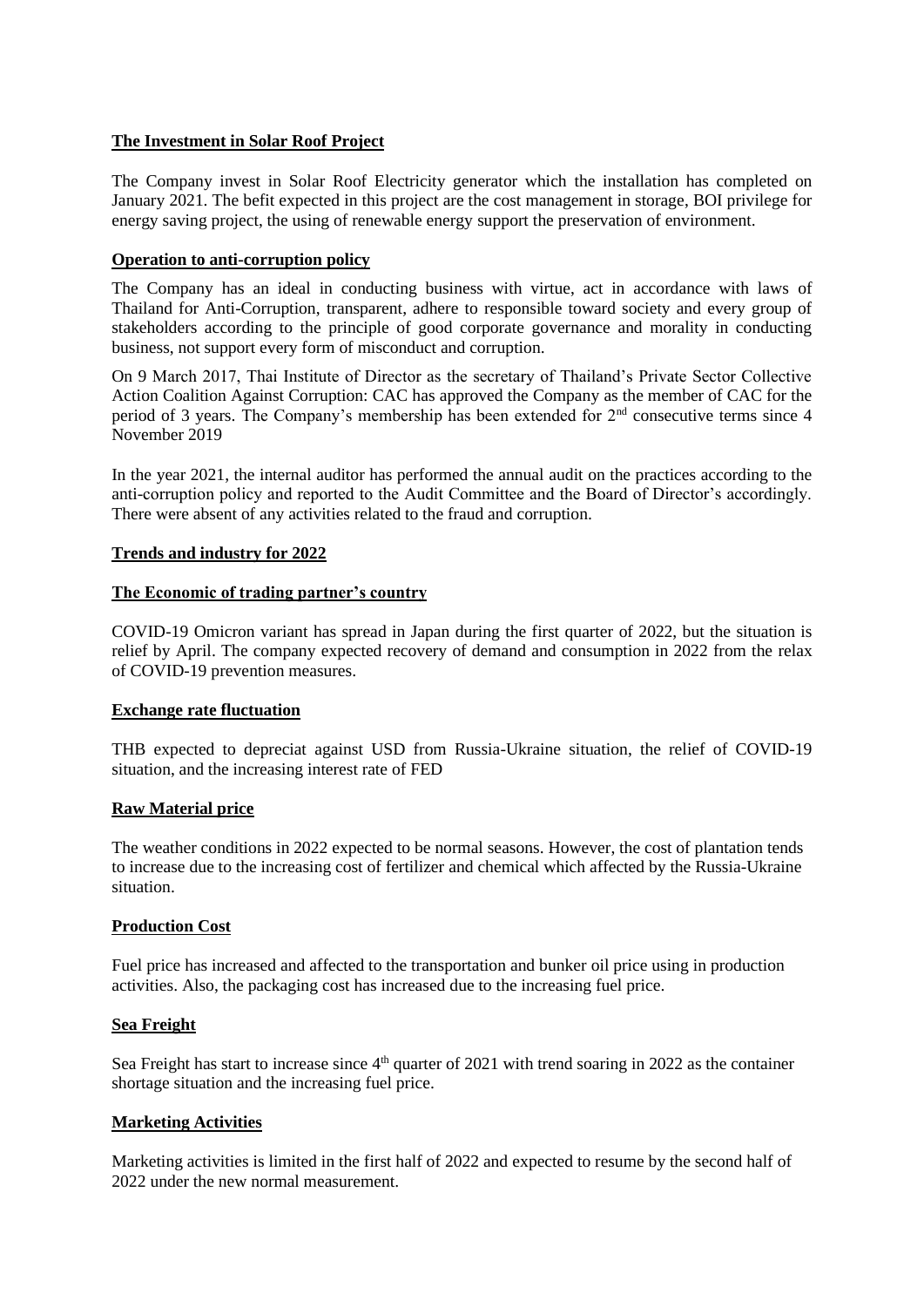There are questions from shareholder sending via email during the agenda as follows

1. Will there be loss on exchange in the first quarter of 2022?

Mr. Ankoon Pholpipattanaphong has answered:

The depreciation of THB against USD has favored the higher revenue from sales, while the Company using forward contract as financial instrument to hedge against the exchange rate fluctuation. However, the continuously depreciation of THB could cause the time difference for the revenue recognized and actual payment from customer, which result in either loss on exchange or gain on exchange.

2. What is the trend for transportation cost?

Mr. Ankoon Pholpipattanaphong has answered:

Fuel price has increased and affected to the transportation and bunker oil price using in production activities. Also, the packaging cost has increased due to the increasing fuel price. Sea Freight has start to increase since 4th quarter of 2021 with trend soaring in 2022 as the container shortage situation and the increasing fuel price.

3. Will there be increasing export order from customers?

Mr. Ankoon Pholpipattanaphong has answered:

The current export activities are subject to previous contract order from customers, the new contract will be started this June. However, the Company can receive more order from customer during contract period such as the high demand for frozen sweet corn in 2021 which the company has extra order from customer.

There are questions from Ms. Ladda Thitikiattiphong sending via E-AGM system during the as follows

1. What are the factors that caused net loss in the 2021?

Mr. Ankoon Pholpipattanaphong has answered:

Net loss in 2021 is due to the loss on exchange rate as mentioned earlier, also the company has higher cost from COVID-19 prevention measures, loss from investment in STFD, and the penalty charge from revenue department from the tax benefit previously claim for the assets that is not subject to grant the benefits.

2. How the investment in Myanmar affected net loss for the Company?

Mr. Prayoon Pholpipattanaphong has answered:

The cancellation of investment in Myanmar has affected the net loss for the Company as the impairment of deposit approximately 25 million Baht. The Company has not invested in construction of factory while the political unrest in Myanmar occurs, The Board of Directors therefore considered to cancel the investment.

Since this is agenda for acknowledge, there will be no voting.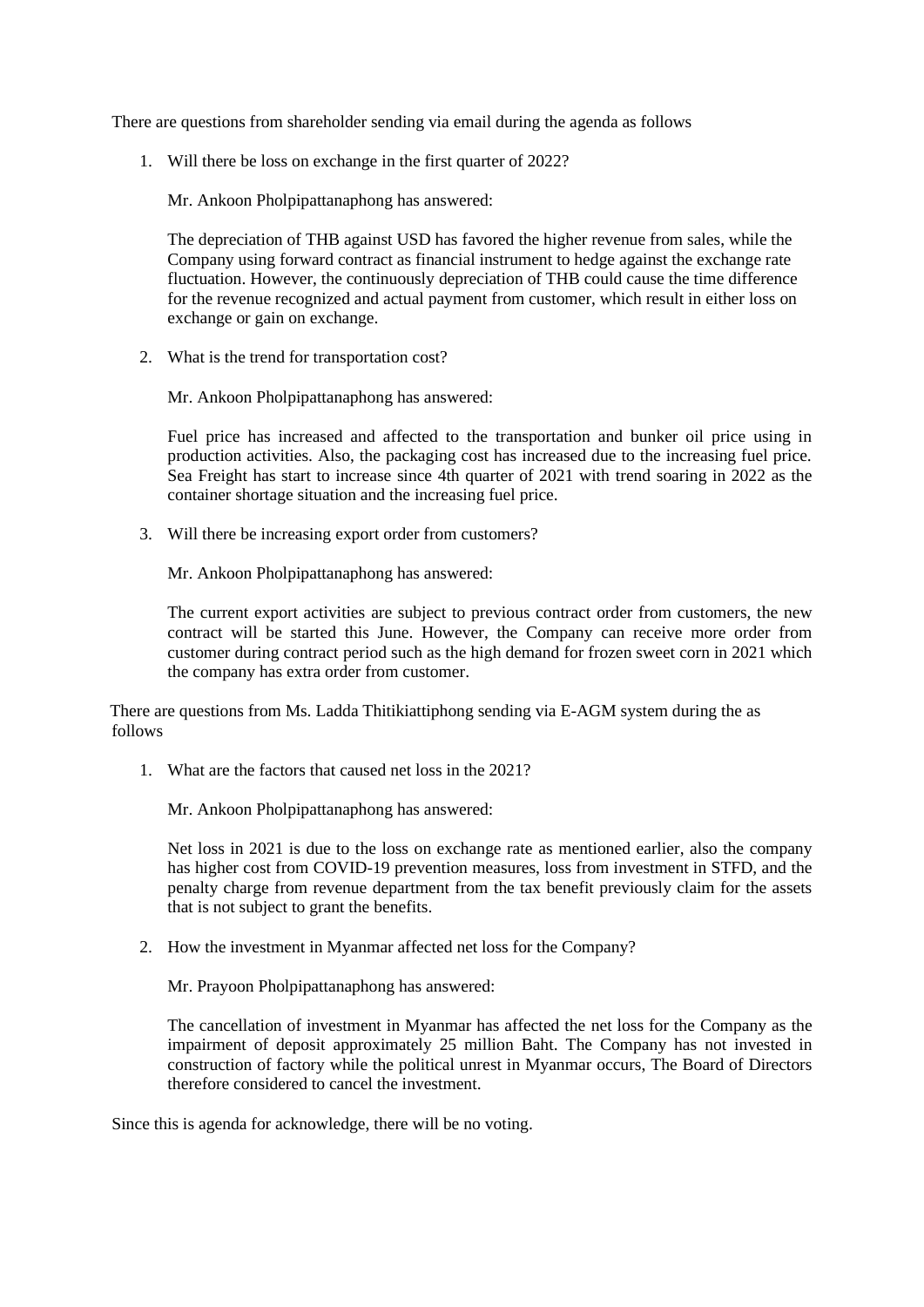## **Agenda 3 Consider approve Financial Statements of the company for the year ended 31 December 2021**

The Chairman requests the meeting to consider the Financial Statements of the company for the year ended 31 December 2021 which audited by certified public accountant, then requests the meeting to consider and resolve.

## **Resolution**

The Meeting has considered and no shareholder inquire further, then resolved in an unanimously to approve the financial statements of the company for the year ended 31 December 2021 with following votes:

This agenda, there are the shareholders and proxy total 31 persons, countable share at 252,457,513 shares

| Approved        | 252,457,513 Votes Consider 100.00 |         |      | $\%$ |
|-----------------|-----------------------------------|---------|------|------|
| Disapproved     |                                   | - Votes | 0.00 | $\%$ |
| Abstained       | -                                 |         |      |      |
| Invalid Ballots | -                                 |         |      |      |

## **Agenda 4 To Approve the Omission of the allocation of net profit as legal reserves and the omission of the dividend payment from the operating result of the year 2021**

The Chairman informs the meeting that The Board of Director's Meeting No.1/2022 on 23 February 2022 has operating results for the year 2021, the company had a net loss of 80,884,380 Baht, or loss 0.173 Baht per share, to approve and the omission of the dividend payment end of 31 December 2021.

Therefore, the historical appropriation of profit and dividend payment for the last 3 years and the dividend payment for the year 2021 is as follows;

| <b>Description</b>  | <b>Year 2018</b> | <b>Year 2019</b> | <b>Year 2020</b> | <b>Year 2021</b> | <b>Units</b>  |
|---------------------|------------------|------------------|------------------|------------------|---------------|
| Net Profit (Loss)   | 97,481,607       | 34,764,802       | 1,148,281        | (80, 884, 380)   | Baht          |
| <b>Common Share</b> | 381, 145, 725    | 381, 145, 725    | 381,145,725      | 381, 145, 725    | <b>Shares</b> |
| Earnings (Loss)     | 0.26             | 0.09             | 0.003            | (0.173)          | Baht/Share    |
| per Share           |                  |                  |                  |                  |               |
| Dividend            | 0.21             | 0.06             | Omission         | Omission         | Baht/Share    |
| Dividend            | 80,040,602.25    | 22,868,743.50    | Omission         | Omission         | Baht          |
| Payout Ratio        | 82.11            | 65.78            | Omission         | Omission         | $\%$          |

# **Resolution**

The Meeting has considered and resolved in an unanimously approve the omission of the dividend by having details as informed by the Chairman with following votes:

This agenda, there are the shareholders and proxy total 31 persons, countable share at 252,457,513 shares

| Approved        | 252,457,513 Votes Consider 100.00 |         |      | $\frac{0}{0}$ |
|-----------------|-----------------------------------|---------|------|---------------|
| Disapproved     |                                   | - Votes | 0.00 | $\frac{0}{0}$ |
| Abstained       | $\overline{\phantom{0}}$          |         |      |               |
| Invalid Ballots | $\overline{\phantom{a}}$          |         |      |               |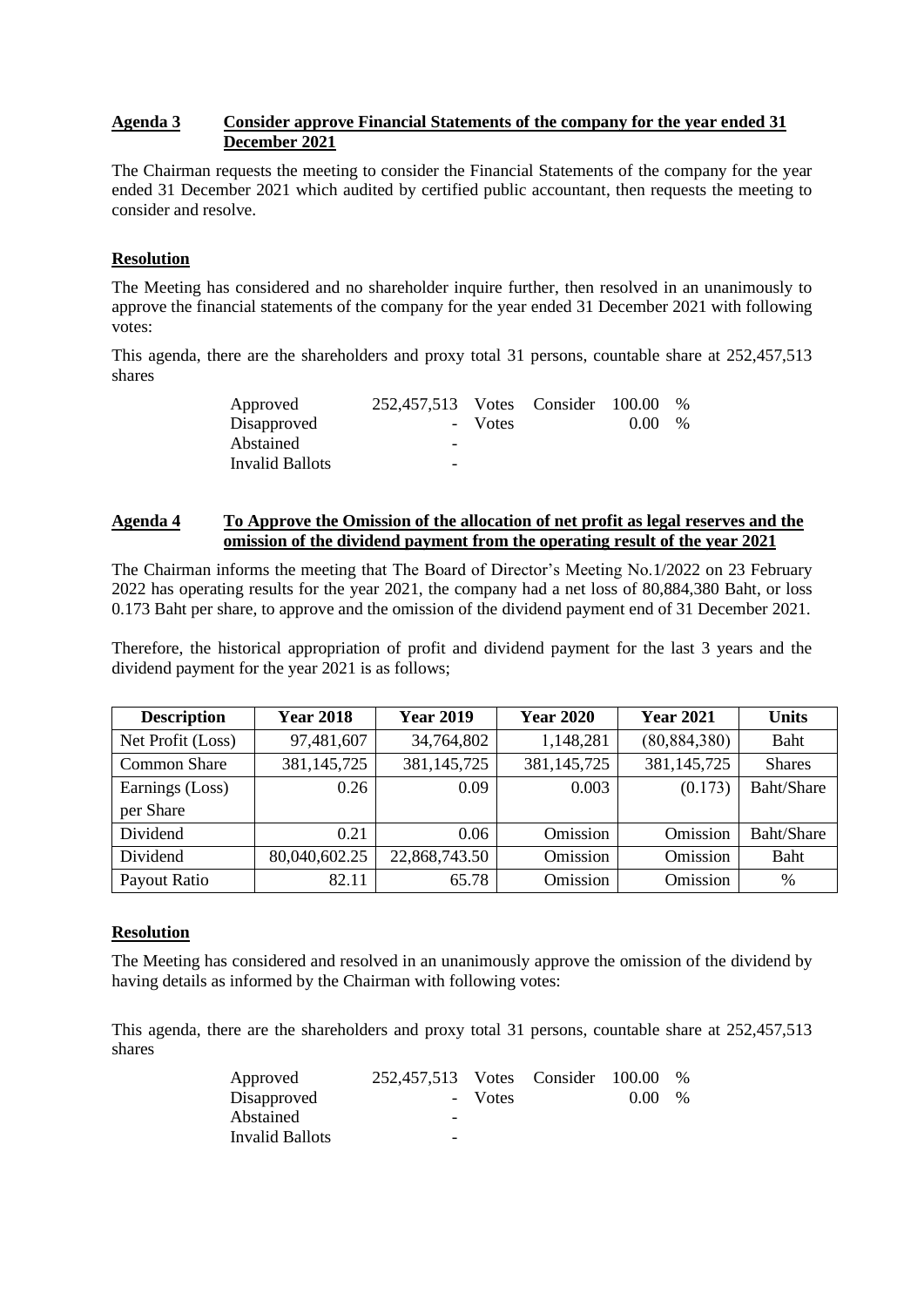## **Agenda 5 To Consider and Elect the Directors in Replacement of Directors Retiring by Rotation**

The Chairman has inform the meeting that there are 3 directors whose completed term this year, namely:

| 1. Mr. Prapas Pholpipattanaphong | <b>Executive Director</b>   |
|----------------------------------|-----------------------------|
| 2. Dr. Phusit Wonglorsaichol     | <b>Independent Director</b> |
| 3. Ms. Chutima Tangmatitham      | <b>Independent Director</b> |

The Company opens a chance to the shareholders enable to propose other person names apart from said 3 directors, by a person who is proposed the name must not be the forbidden person according to the Royal Act of Public Company Limited, Royal Act of Securities and Securities of Stock Exchange, provision of Securities of Stock Exchange of Thailand, provision of Securities and Exchange Commission and Article of Association of the company and a person who is proposed must consent to propose the name and if it is proposed the name, the company will examine the property before register as director. If it is found that the property is forbidden, the company will not register as company director.

All this, the company opens an opportunity for minor shareholders to enable propose person name – list for receiving consideration in selecting as company director in advance since 4 October 2021 till 30 December 2021 having public relations and diffuse information through website of the company [\(www.cmfrozen.com\)](http://www.cmfrozen.com/) and website of the Stock Exchange of Thailand [\(www.set.or.th\)](http://www.set.or.th/) in which this year 2021 no any minor shareholders to propose person name – list for selecting as Independent Director of the company.

The Nomination and Remuneration Committee has carefully examined the qualification of director's candidate according to the Board Skill Matrix and concluded that 3 director candidates who reach the tenure is qualified in knowledge, skill, and experience aspect and appropriated to be nominated as the Company's director, and independent director. Further, these 3 candidates had devoted during the tenure which benefit for the Company. The Nomination and Remuneration Committee, therefore, resolve to propose 3 directors who reach the tenure to be re-elected as the Company's director include 1) Mr. Prayoon Pholpipattanaphong 2) Dr. Phusit Wonglorsaichol and 3) Ms. Chutima Tangmatitham. The biography briefly of all proposed 3 directors have already sent to the shareholders along with invitation for meeting

By the Board of Company which not include the directors whose completed term, have considered the Board skill matrix and agreed to propose to Board of Nomination and Remuneration Committee to propose those 3 completed term directors to turn to be directors once again, that are 1) Mr. Prayoon Pholpipattanaphong 2) Dr. Phusit Wonglorsaichol and 3) Ms. Chutima Tangmatitham and propose to the shareholder meeting for considering to elect as directors owing all those 3 proposed person are entirely knowledgeable - competent, experienced suitable to hold an office as company directors.

The nominated independent director is qualified for the position according to the law. Further, the nominated independent director possessed relevant skills and experience applicable to the business. During the tenure, the independent director has fully committed and devoted for the Company, provide independent opinion, and valuable suggestion to the Board of the Company.

When no other shareholders inquire further, the chairman then requests the meeting to consider and resolve to elect the director individually to replace the director who reached the tenure.

### **Resolution**

The Meeting has considered and resolved to elect the director individually respectively namely: 1) Mr. Prayoon Pholpipattanaphong 2) Dr. Phusit Wonglorsaichol and 3) Ms. Chutima Tangmatitham with following votes: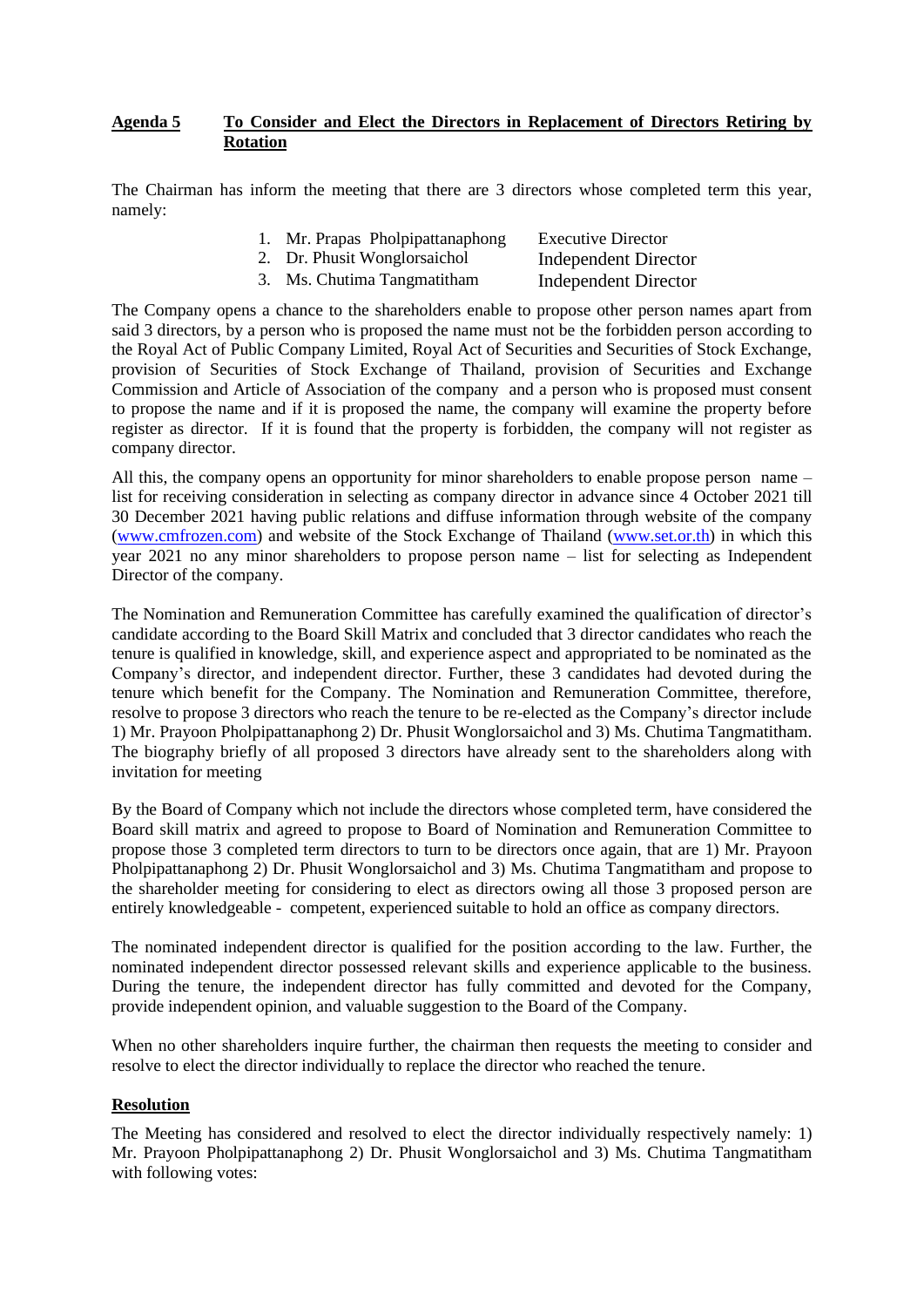This agenda, there are the shareholders and proxy total 31 persons, countable share at 252,457,513 shares

1. Mr. Prayoon Pholpipattanaphong

| Approved        | 252,457,513 Votes Consider |         | 100.00 | $\%$ |
|-----------------|----------------------------|---------|--------|------|
| Disapproved     |                            | - Votes | (1)(1) | $\%$ |
| Abstained       | -                          |         |        |      |
| Invalid Ballots | -                          |         |        |      |

This agenda, there are the shareholders and proxy total 31 persons, countable share at 252,457,513 shares

2. Dr. Phusit Wonglorsaichol

| Approved               | 252,457,513 Votes Consider |         | 100.00 | $\frac{0}{0}$ |
|------------------------|----------------------------|---------|--------|---------------|
| Disapproved            |                            | - Votes | 0.00   | $\frac{0}{0}$ |
| Abstained              | -                          |         |        |               |
| <b>Invalid Ballots</b> | $\overline{\phantom{0}}$   |         |        |               |

This agenda, there are the shareholders and proxy total 31 persons, countable share at 252,457,513 shares

3. Ms. Chutima Tangmatitham

| Approved        | 252,457,513 Votes Consider |         | 100.00 | $\frac{0}{0}$ |
|-----------------|----------------------------|---------|--------|---------------|
| Disapproved     |                            | - Votes | 0.00   | $\frac{0}{0}$ |
| Abstained       | $\overline{\phantom{0}}$   |         |        |               |
| Invalid Ballots | -                          |         |        |               |

### **Agenda 6 To Consider and Approve the Directors' Remuneration for the year 2022**

The Chairman has informed in the meeting that in promote for performing duty of Board of Director in creating value added to the company, the company then should pay an appropriate remuneration for the duty and responsibility to the director propose by Board of Nomination and Remuneration Committee which the Board of Company Meeting No. 1/2022 on 23 February 2022 have already considered to see that the shareholder meeting should consider approving to fix remuneration for director of 2022 as follows:

- Remuneration for 8 company directors each 400,000.-baht/year
- Remuneration for Chairman of Audit Committee 40,000.-baht/month
- Remuneration for 2 Audit Committees each 20,000.-baht/month
- None other remuneration such as meeting fee, bonus, insurance premium etc.

#### Policy and formulation method on remuneration

Such remuneration has already compared and reference information is a remuneration that to be in the same level with same industry, having adjacent with remuneration of registered company which conduct business and having adjacent size and is the same remuneration with company remuneration for the year 2021 which is in accordance with the company policy that shall formulate remuneration to be in suitable basis that would uphold for the directors that having property of required company.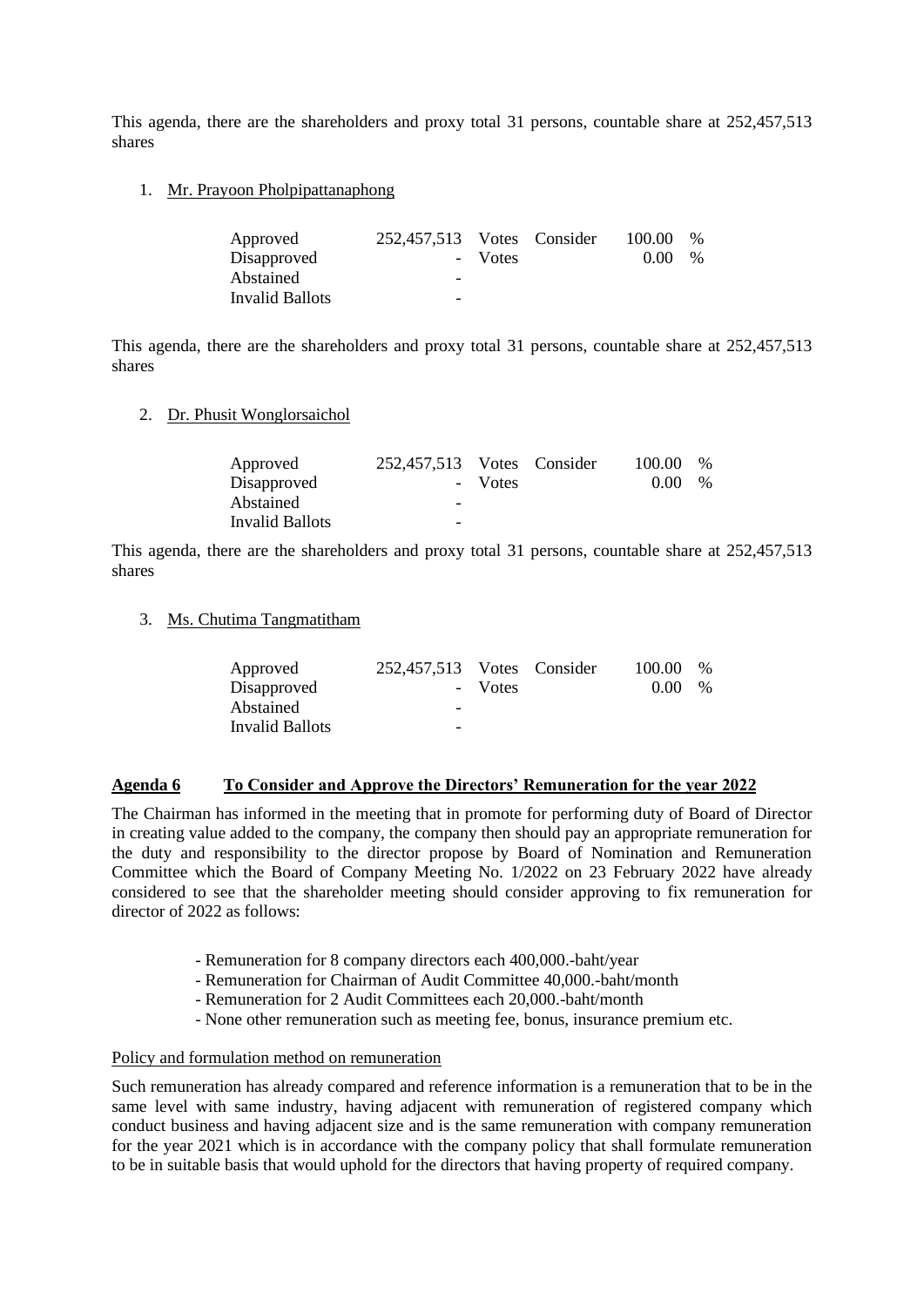when no other shareholders inquire further, the chairman then requests the meeting to consider and resolve.

#### **Resolution**

The Meeting has considered and resolved in an unanimously approve to fix remuneration for company directors of 2022 as informed by the chairman with following votes:

This agenda, there are the shareholders and proxy total 31 persons, countable share at 252,457,513 shares

| Approved               | 252,457,513 Votes Consider 100.00 |         |      | $\%$ |
|------------------------|-----------------------------------|---------|------|------|
| Disapproved            |                                   | - Votes | 0.00 | $\%$ |
| Abstained              | -                                 |         |      |      |
| <b>Invalid Ballots</b> | $\overline{\phantom{0}}$          |         |      |      |

#### **Agenda 7 To Consider and Approve the Appointment of Auditor and Auditor's fee for the year 2022**

The Chairman informs in the meeting that at the meeting of Board of Company No. 1/2022 on 23 February 2022 have considered and agreed to appoint company Auditor and fix auditing fee of 2022 with an approval of Board of Audit Committee to propose the Shareholder meeting for approving to appoint AST Master Co., Ltd., as company Auditor with having either of Auditor as follows:

| 1. Mr. Pradit Rodloytuk          | Certified Public Accountant License No. 0218 and/or |
|----------------------------------|-----------------------------------------------------|
| 2. Miss Nongram Laoha-a-reedilok | Certified Public Accountant License No. 4334        |
| 3. Miss Porntip Lerttanongsak    | Certified Public Accountant License No. 7633        |
| 4. Ms. Sunantha Khamsook         | Certified Public Accountant License No. 8207        |
| 5. Miss Chamaporn Rodloytuk      | Certified Public Accountant License No. 9211        |

is an Auditor and express an opinion toward financial statements of the company of 2022 by appointed Auditor has no relationship or common interest with the company, subsidiary company, executives or related person in an appearance that may impact toward performing duty freely by propose the remuneration amount 950,000.00 baht (Nine hundred and fifty thousand baht).

When no other shareholders inquire further, the Chairman then requests the meeting to consider and resolve.

### **Resolution**

The Meeting has considered and resolved in an unanimously approve to appoint AST Master Co., Ltd., by having

| 1. Mr. Pradit Rodloytuk          | Certified Public Accountant License No. 0218 and/or |
|----------------------------------|-----------------------------------------------------|
| 2. Miss Nongram Laoha-a-reedilok | Certified Public Accountant License No. 4334        |
| 3. Miss Porntip Lerttanongsak    | Certified Public Accountant License No. 7633        |
| 4. Ms. Sunantha Khamsook         | Certified Public Accountant License No. 8207        |
| 5. Miss Chamaporn Rodloytuk      | Certified Public Accountant License No. 9211        |

as company Auditor of 2022 by allowing either of them has an authority to auditing and express an opinion toward financial statements of the company and approve remuneration in auditing amount 950,000.00 baht (Nine hundred and fifty thousand baht) with following votes: